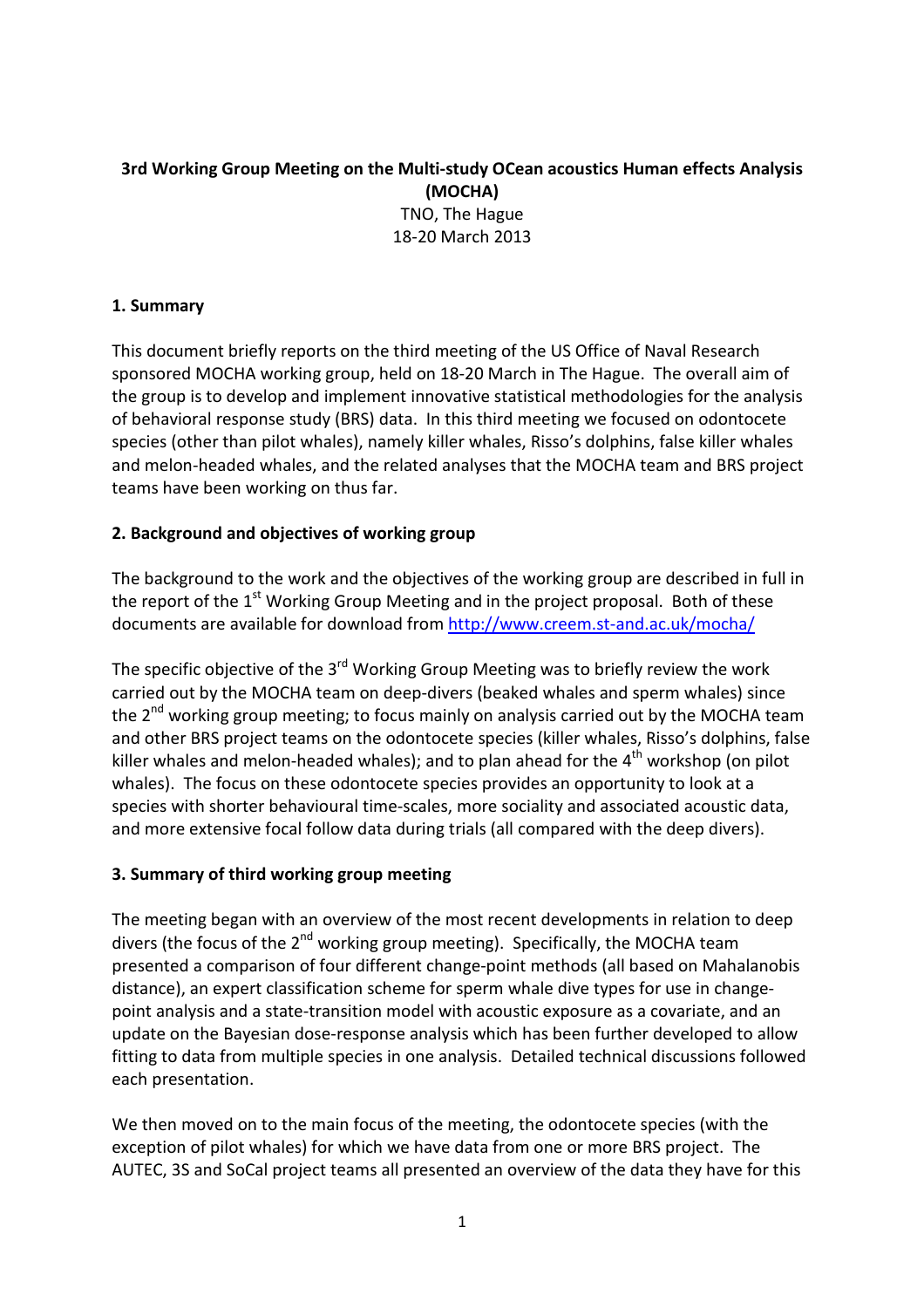species group and the analysis that they have conducted so far and plan for the near future. The AUTEC project has data on a melon-headed whale and false killer whales, the 3S project has data on killer whales and the SoCal project has data on bottlenose dolphins, common dolphins, killer whales and Risso's dolphins (although Risso's dolphins will be the main focus for MOCHA because this is the species which has tag data associated with all of the controlled exposure events (CEEs)).

The MOCHA team are particularly interested in developing state-based methods for this species group and also in planning ahead for the pilot whales (focus of  $4<sup>th</sup>$  working group meeting). We therefore spent a discussion session developing priorities and guidelines for application of state-based models to BRS data. As part of this session we presented the latest developments on a Hidden Markov Model (HMM) that is being developed for application to BRS type data to allow us to look at behavioural states from tag or focal follow data and look at transition probabilities between states in the presence of covariates (e.g. acoustic exposure). Other developments being investigated by the MOCHA team include a non-hidden state-space model being applied to sperm whale dive data and a further model looking at horizontal avoidance in the focal follow data from killer whales and Risso's dolphins. We discussed the merits of both hidden and non-hidden models and the interpretability of the results – the hidden states identified by HMMs are not always identifiable as biologically meaningful by experts. However, the advantage of the HMMs is that we're not pre-defining the states nor are we dictating the type of change we're looking for; we are allowing the results to be driven by the data and not expert judgement. It will be of interest to try both model types and compare results.

One feature of this species grouping which presents an opportunity and challenge is the large amount of acoustic data collected on the tags. We therefore dedicated a discussion session to discuss how to incorporate acoustic data into behavioural models. As part of this the SoCal team presented analysis of the acoustic data from Risso's dolphins. It is hoped that this sound-production-rate data may be available for looking at changes in acoustic behaviour using state-based models. We discussed the added value of acoustic data in relation to the large amount of effort required to process such data. It was agreed that we should be willing to try analysis with rough acoustic call production data (e.g. foraging versus social calls) if detailed call-type, call function, or focal/non-focal classifications are not available; waiting for the detailed data could cause huge delays.

Similarly, for this species group, there are good records of focal follow data collected during trials. We had a general discussion session about the incorporation of these and other nontag data, into behavioural models. As well as discussing the use of the focal follow data, we discussed a range of environmental data types, some collected in the field and some available from remotely-sensed datasets. We discussed how best to incorporate environmental data into the models as covariates to help explain how animals respond in different contexts.

The final session focussed on plans for the  $4<sup>th</sup>$  working group meeting on pilot whales which will be held at the Duke Marine Lab in Beaufort, North Carolina in September 2013. The Cape Hatteras, AUTEC and 3S project teams presented the data they hold on pilot whales and the analysis they have conducted and plan for the near future. There is a relatively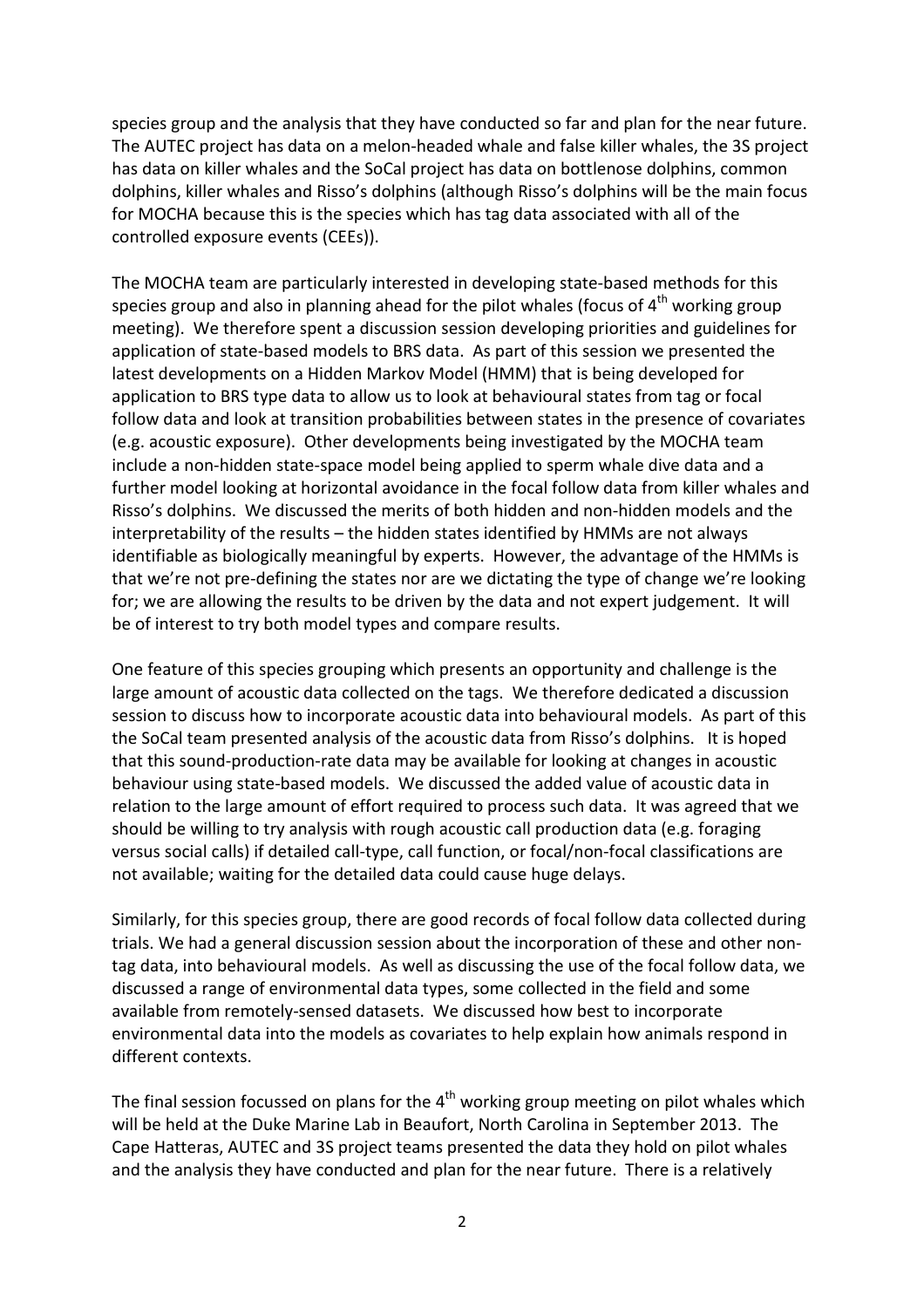large amount of data available to the MOCHA team for pilot whales, but it was noted that the large variability in baseline behaviour may be problematic for this species.

Following the technical discussions, the MOCHA team outlined a number of opportunities for presenting our research at international conferences and laid out plans for a number of manuscripts. The next working group meeting will be  $4-6<sup>th</sup>$  September 2013, but before then we will be having a small workshop with the BRAHSS project team in St Andrews during May 2013, and we will hold an interim progress meeting in June 2013. Finally it was agreed that Cascadia Research Collective will host the 5<sup>th</sup> working group meeting on behalf of the SoCal project team, and this meeting was scheduled for mid-March 2014 in Olympia, Washington.

#### **4. Acknowledgements**

We would like to acknowledge that, although the MOCHA project itself is funded by the US Office of Naval Research, we rely on the participation of the working group members whose time and efforts are kindly supported by a wide range of institutes and funders.